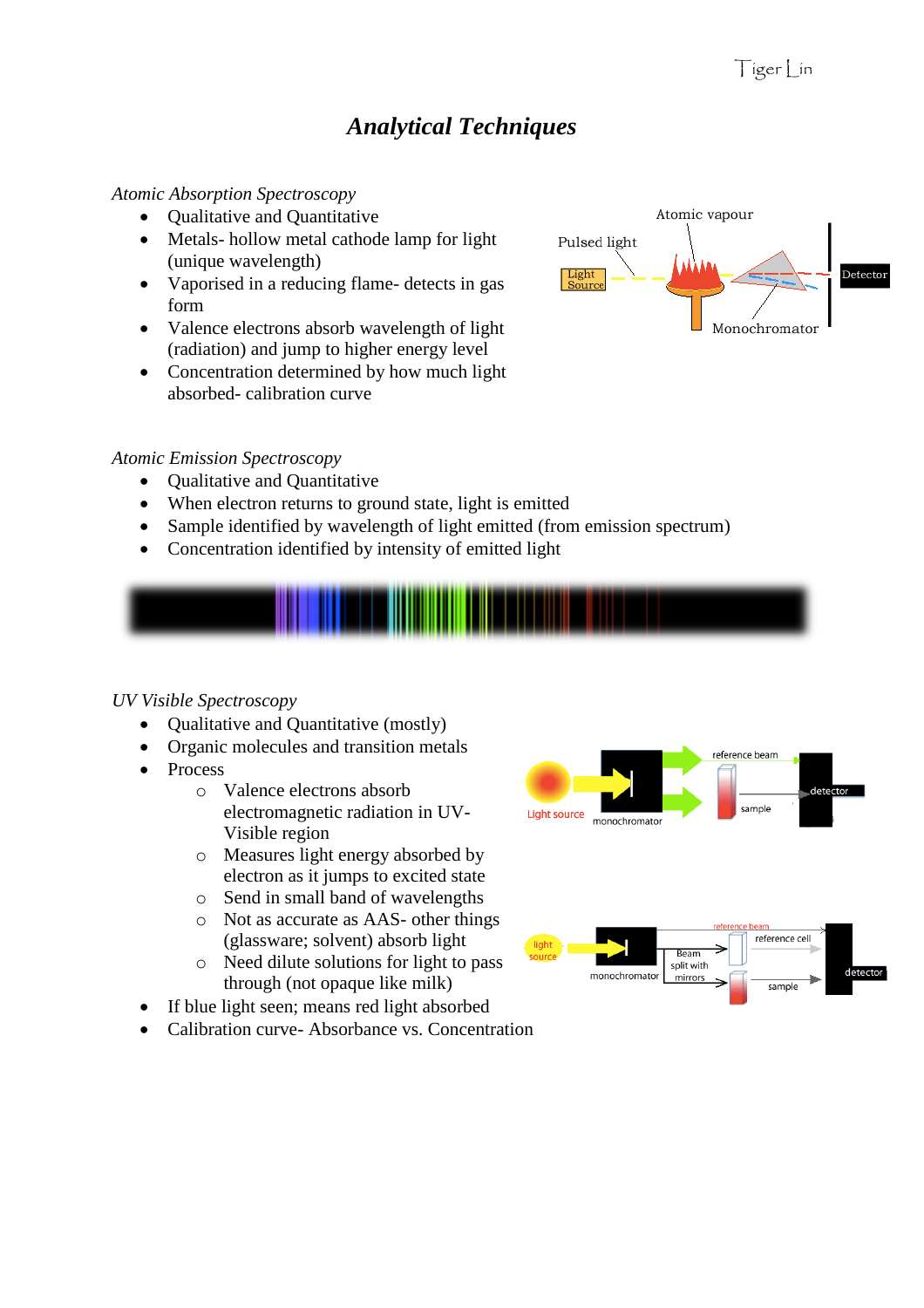#### *NMR*

- Qualitative (very expensive)
- Organic molecules
- For atoms with odd number of nucleons  ${}^{1}$ HNMR and  ${}^{13}$ CNMR
- Excitation of nucleons to higher energy state using radio waves
- $\bullet$  n+1 rule
- Closer to electronegative end (OH), further left it is on spectrum
- Hydrogen environments
- All the H on the neighbouring C
- TMS

# *Infrared Spectroscopy*

- Qualitative
- Absorption of infrared radiation by bonds
- Wavelength absorbed depends on the mass of atoms on either side and strength of bond
- Use Data Booklet



# *Mass Spectroscopy*

- Qualitative and Quantitative
- Highly destructive technique- bombard molecule with high energy electrons
- Creates positive fragments- deflected onto detector plate
- $\bullet$  m/z is mass/chargealways +
- $\bullet$  If no charge, it passes straight through
- Molecular Mass of parent ion furthest peak on right (can lose 1 e<sup>-</sup> and still stay together)
- May be isotope if two peaks close together
- $\bullet$  Height of peak = % abundance- how much there is

# Simplified mass spectrum of ethanoic acid